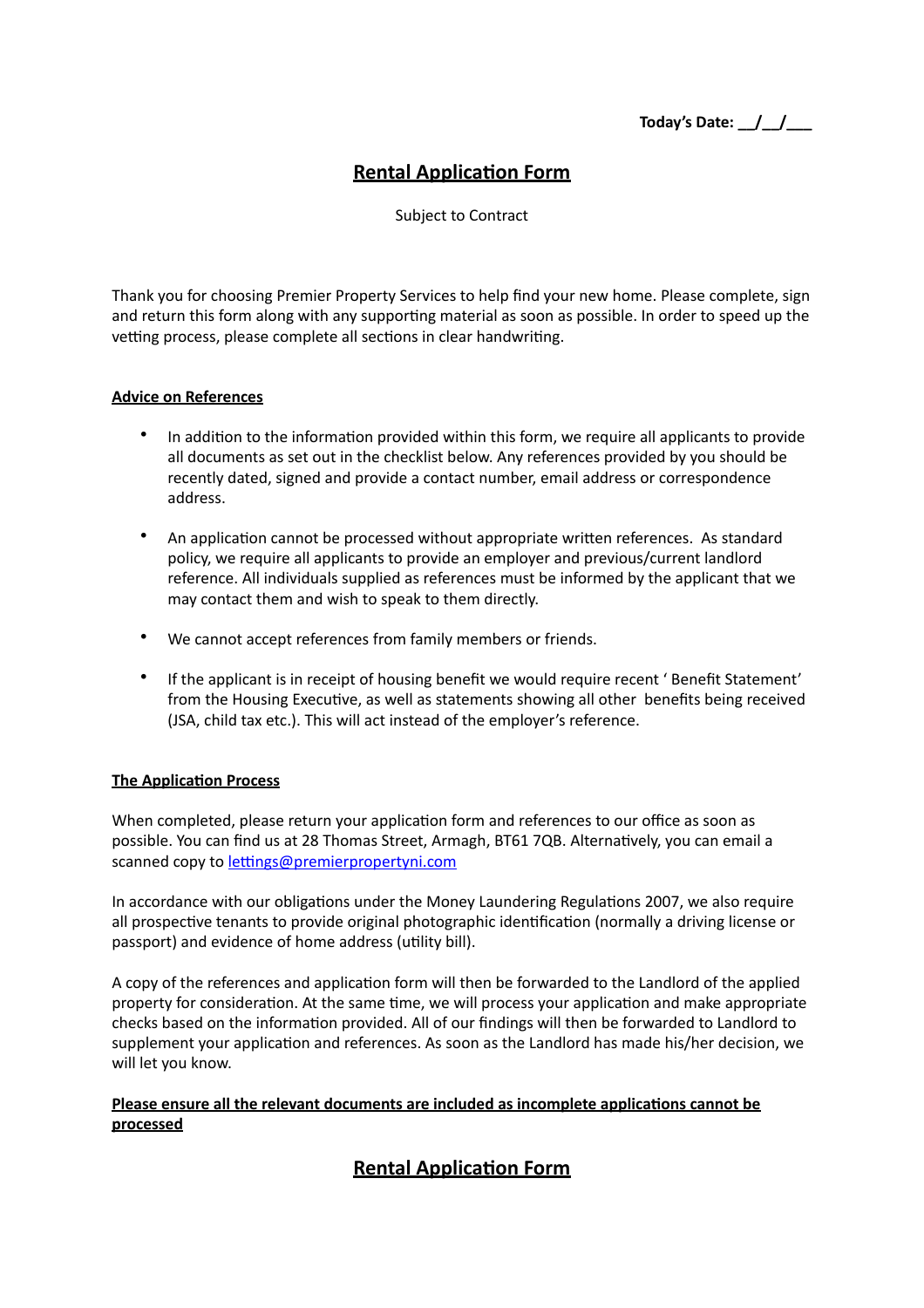Applicant 1:

TITLE: MR / MRS / MISS

SURNAME: 

FIRST NAME/S:

CURRENT ADDRESS: 

TIME AT ADDRESS:

PREVIOUS ADDRESS (IF LESS THAN 3 YEARS):

DATE OF BIRTH:

**MARITAL STATUS:** 

NUMBER OF DEPENDENTS:

TELEPHONE NUMBER:

EMAIL ADDRESS:

HOUSING BENEFIT ASSISTED: YES / NO

EMPLOYMENT STATUS: (delete where appropriate) EMPLOYED / SELF EMPLOYED / UNEMPLOYED

PROFESSION: 

PETS: YES / NO

SMOKER: YES / NO

### **Rental Application Form**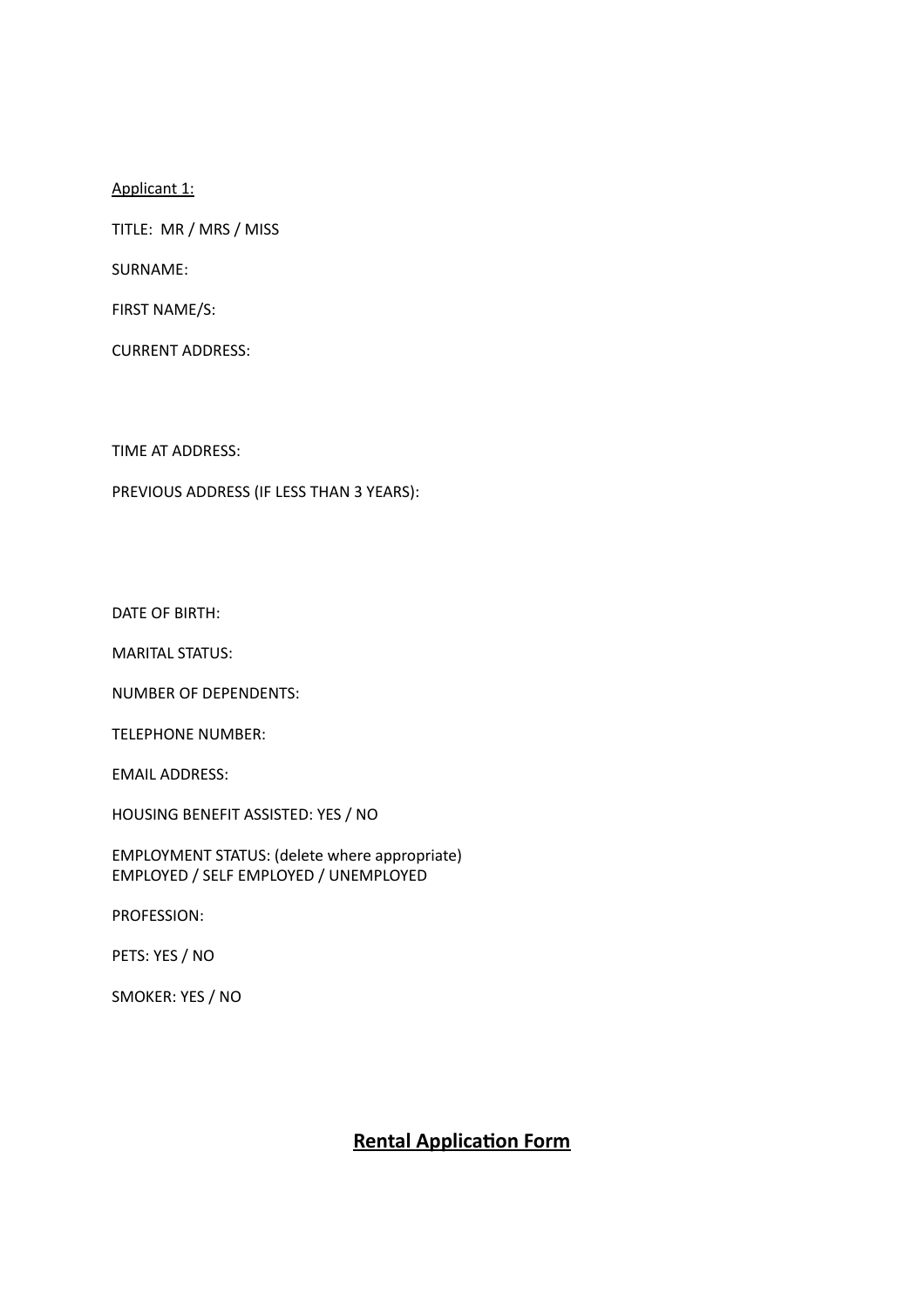Applicant 2:

TITLE: MR / MRS / MISS

SURNAME: 

**FIRST NAME/S:** 

**CURRENT ADDRESS:** 

TIME AT ADDRESS:

PREVIOUS ADDRESS (IF LESS THAN 3 YEARS):

DATE OF BIRTH:

**MARITAL STATUS:** 

NUMBER OF DEPENDENTS:

**TELEPHONE NUMBER:** 

**EMAIL ADDRESS:** 

HOUSING BENEFIT ASSISTED: YES / NO

**EMPLOYMENT STATUS: (delete where appropriate)** EMPLOYED / SELF EMPLOYED / UNEMPLOYED

PROFESSION: 

PETS: YES / NO

SMOKER: YES / NO

### **Employers Reference**

Employer to complete and stamp with company stamp or type with headed paper.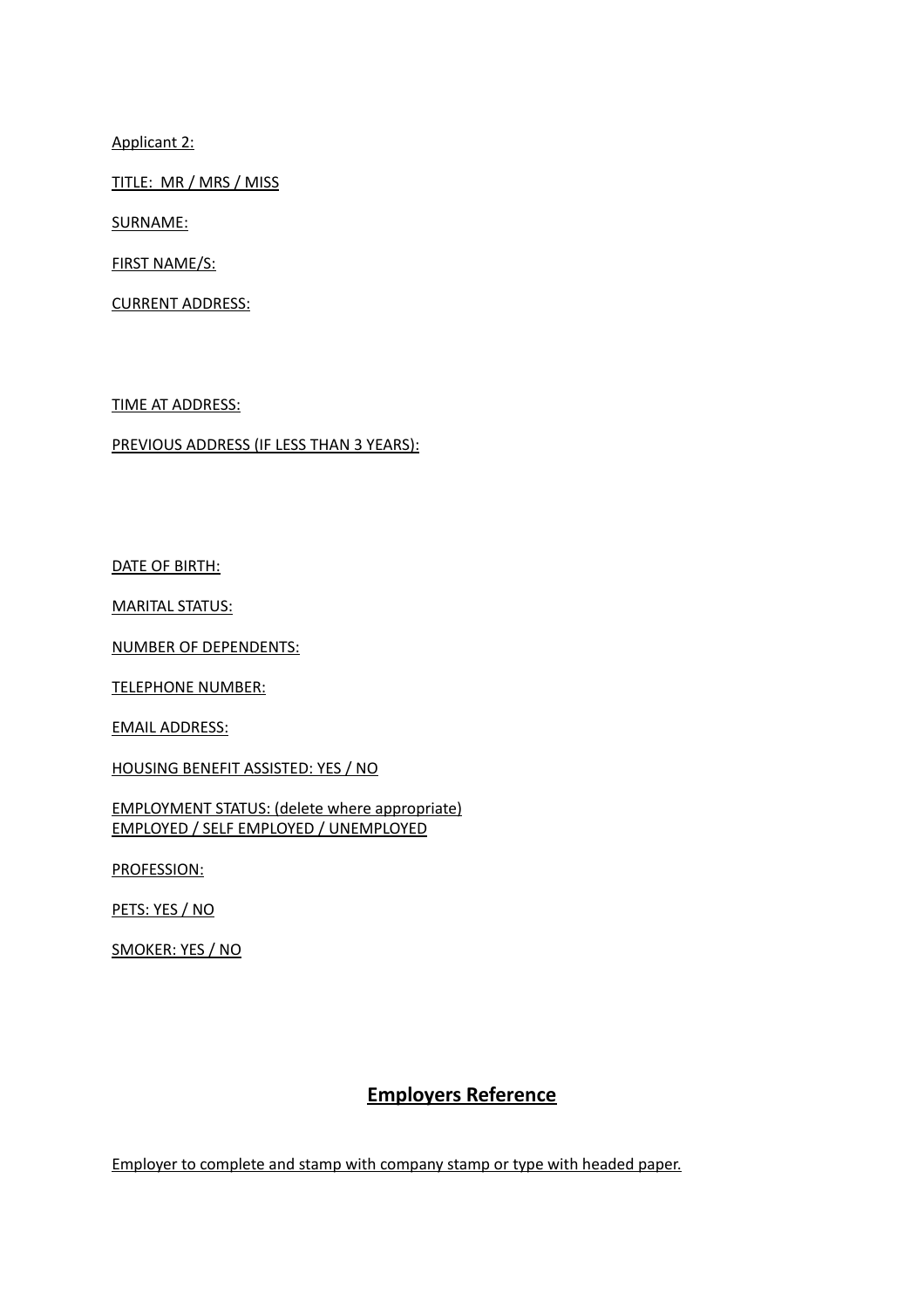| <b>Employee Details:</b>              |                            |  |
|---------------------------------------|----------------------------|--|
|                                       |                            |  |
|                                       |                            |  |
| Under notice of Termination? Yes / No | (delete where appropriate) |  |
| Any issues with Employee? Yes / No    | (delete where appropriate) |  |
| <b>Comments:</b>                      |                            |  |
|                                       |                            |  |
|                                       |                            |  |
| <b>Employer Details:</b>              |                            |  |
|                                       |                            |  |
|                                       |                            |  |
|                                       |                            |  |
|                                       |                            |  |
|                                       |                            |  |
|                                       |                            |  |
|                                       |                            |  |

All references are confidential. Please return to our head office by post or email.

# **Landlord Reference**

**Name of Tenant: \_\_\_\_\_\_\_\_\_\_\_\_\_\_\_\_\_\_\_\_\_\_\_\_\_\_\_\_\_\_\_\_\_\_\_\_\_\_\_** 

**Property Address: \_\_\_\_\_\_\_\_\_\_\_\_\_\_\_\_\_\_\_\_\_\_\_\_\_\_\_\_\_\_\_\_\_\_\_\_\_\_\_**